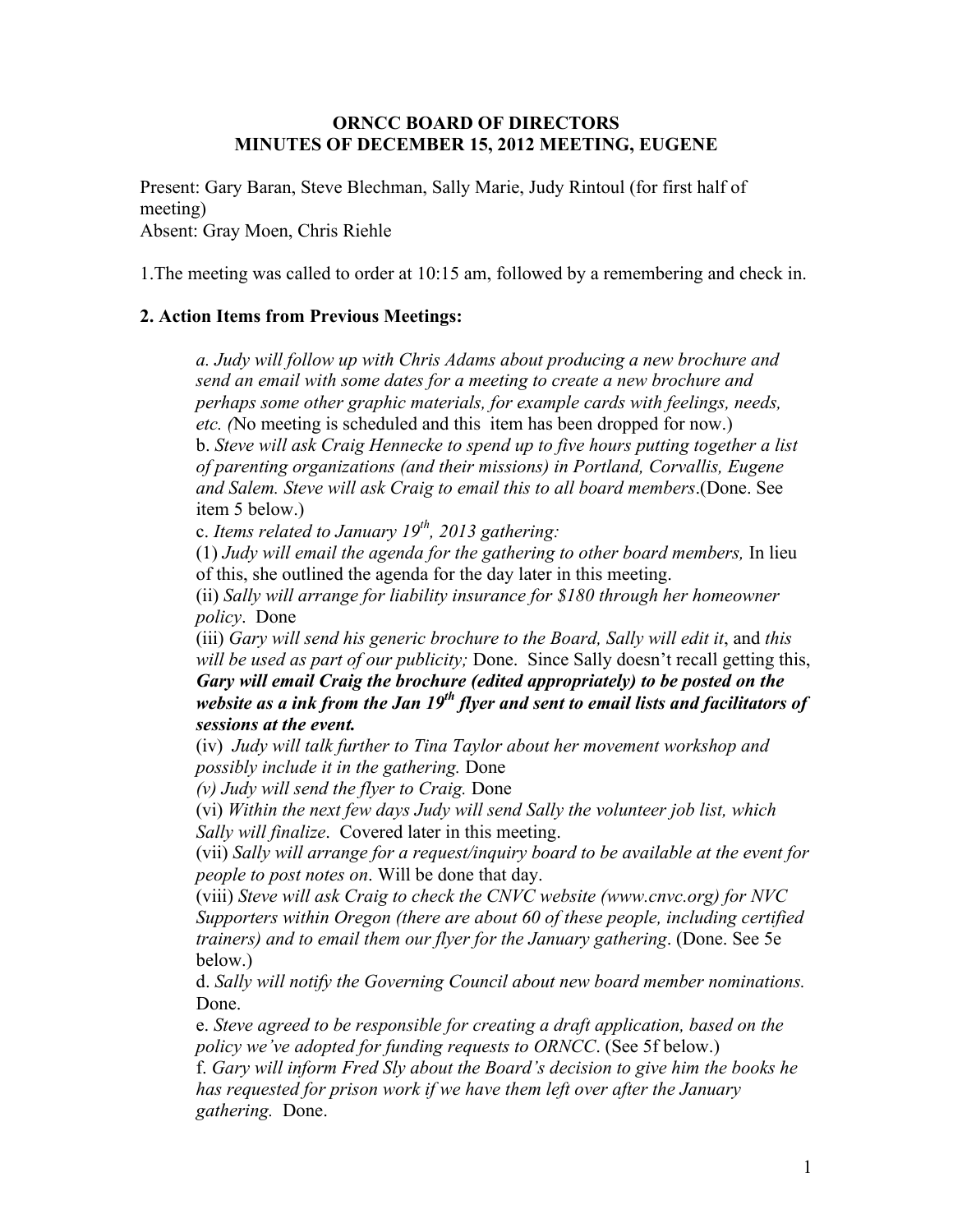*g. Steve will ask Chuck Powers if he will do our year end taxes again this year. Done.* Chuck has agreed to do this; wants materials submitted a few days after April 15.

*h. Steve will check with Craig to see if he is willing and able to do ORNCC's bookkeeping.* Not done and not needed at this time.

*i. Sally will contact the certified trainers in Oregon and ask if they would like their websites linked from orncc.net.* (Sally discovered these links are already in place.)

## **3. Old Business**

a. Oversight of ORNCC website newsletters: Does ORNCC want to put out its own newsletter and/or have greater oversight of the Portland/Vancouver newsletter?--Item tabled.

### **4. New Business**

- a. Update on January 19<sup>th</sup> gathering: (i) **Steve will ask Craig to create an email** *list based on registration and send it to all board members ASAP*; (ii)*Sally agreed to be the contact for people asking for accommodations from Eugene and to read registrations weekly*; (iii) *We agreed to ask Craig to check list to eliminate duplicates ASAP;* (iv) Schedule: board members and other volunteers show up at 8:30; from 9 to 10 other registrants trickle in, sign in get name tags (provided by volunteers); (v) Sylvia Gregory and Kat Lee will volunteer to sell materials; (vi) greeters and others will invite people to put ideas on the board (near registration area, that Sally will be in charge of); (vii) 10 am open the session—Tim will introduce board members (and mention opportunity to donate to ORNCC); Judy will ask people which session they are most interested in; brief check in by all; begin morning sessions at 10:30, go to 12:30pm; 12:30 1:30 lunch (and Tina's workshop); 1:30-3:30pm more workshops; 3:30:3:45 break; 3:45 to 5:00 Judy will facilitate town hall style meeting with talking stick, gratitude, what you'd like to see in future. Gary will talk about free trainings in underserved communities and solicit suggestions for identifying these populations. Someone on the board will say something about the board's vision for the future and solicit skills needed to run ORNCC. Need someone to write down ideas suggested (board member to help with this?) Formal close at 5pm by Steve, including asking for donations (with facility open until 6). *Judy will put the schedule for registrants and volunteers on the website*. (viii) *Judy will check with facility to see if they could provide hot water for tea;* (ix) In publicity for the gathering, mention is to be made that NVC educational materials will be selling at a significant discount (50%, see below); (x) *Sally will remind trainers that they need to register and indicate if they want to order lunch*.
- b The Board agreed to sell all items at a 50% discount at the Jan  $19<sup>th</sup>$  gathering.
- *c.* The Board agreed to Fred Sly's request for a set of DVDs for OSP. *Gary will contact Fred and ask him to get these from Joe Mitchell if possible; if not, Gary will get a set to Fred.*
- d. The Board set a meeting date and location for February 2013, agreeing to meet on February  $17<sup>th</sup>$  in Portland or Eugene, location to TBD by Jan  $19<sup>th</sup>$ .